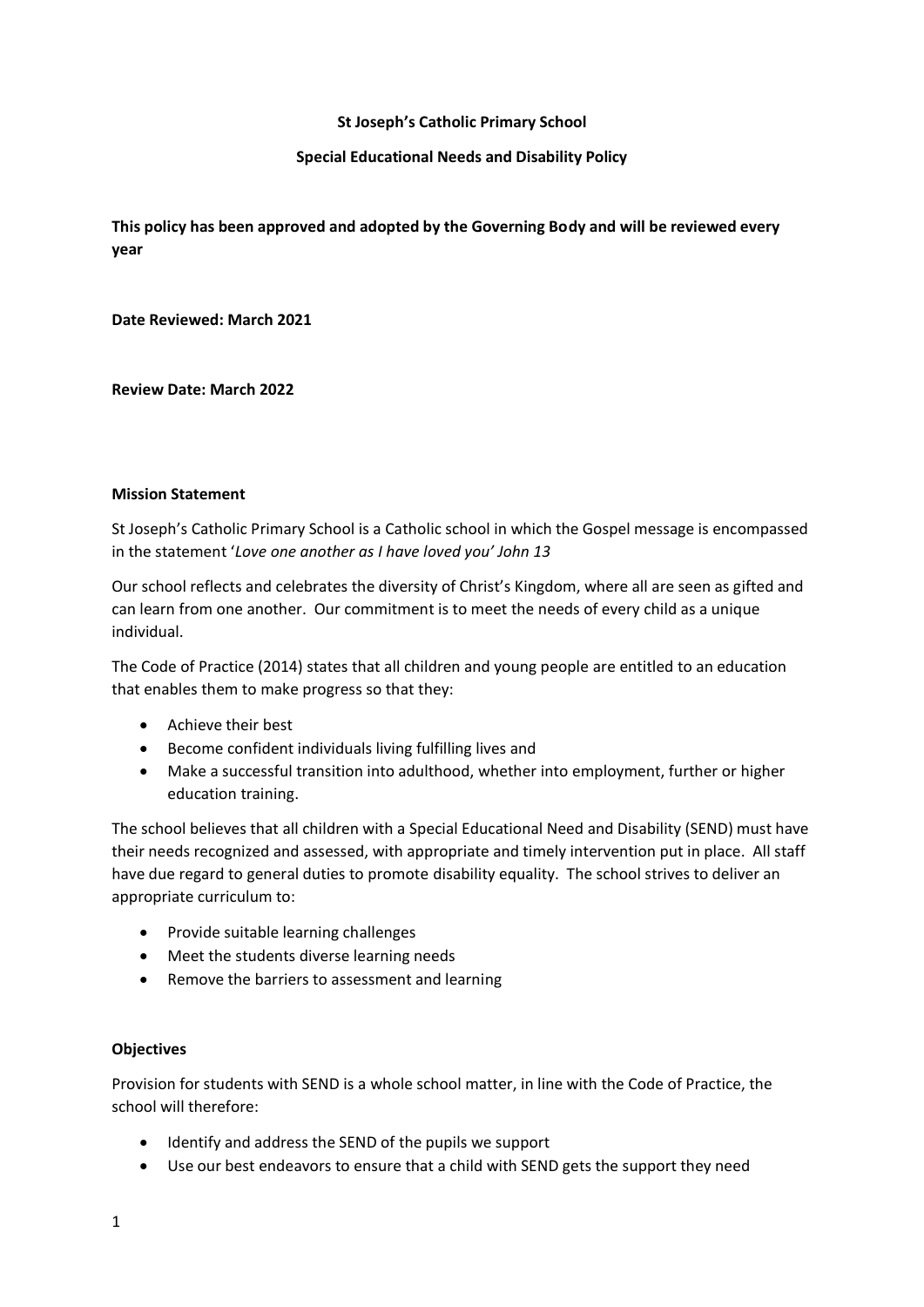- Ensure that all students with SEND are offered full access to a broad, balanced and appropriate mainstream curriculum that sets high expectations for every student whatever their prior attainment
- Provide for the individual needs of all students with SEND and ensure their progress in mainstream education, alongside students who do not have SEND, in order to maximize their achievement
- Ensure that the needs of students with SEND are identified, assessed, provided for and regularly reviewed.
- Take the views, wishes and feelings of the young person into account, and involve them as fully as possible in decision making about their own education.
- Work in partnership with parents and carers to enable them to make an active, empowered and informed contribution to their son/daughter's education
- Designate a teacher responsible for coordinating of SEND provision i.e. SENDCO

## **Context**

A child is defined as having SEND if he or she has a learning difficulty, which calls for a special educational provision, namely provision **different from or additional to** that is normally available to students of the same age. A learning difficulty means that the child has significantly greater difficulty in learning than the majority of children of the same age; or, that the child has a disability, which hinders them from making use of educational facilities from those generally provided by schools for children of the same age, within the same area.

The Code of Practice (2014) provides an overview of the range of needs, which is divided into 4 broad areas, these are:

- Making SEND provision an integral part of each School improvement Plan
- Enabling identified pupils with SEND to reach their full potential
- Enabling successful transition of SEND pupils from their previous educational establishment and beyond their life in the school
- Removing barriers to achievement and offering alternative/personalized curriculum at all key stages to meet the needs of the individual.
- Arranging specialized provision to meet the needs of groups with low-level achievement
- Enabling all SEND students to join in the activities of the school together with pupils who do not have SEND, as far as is reasonably practical.
- The quality of teaching students with SEND and progress made by students is a core part of the school's performance management arrangements
- Professional development of teaching and support staff in the rea of SEND is key to the quality of Teaching and Learning of students with SEND
- Regular monitoring of the progress and development of all pupils throughout the school, providing high quality teaching that is differentiated and personalized to meet the needs of every individual.
- Following a comprehensive and structured approach to assessing, identifying and responding to individual needs.
- Ensuring that appropriate staffing and funding is in place for pupils with SEND
- Ensuring that all governors, particularly the SEND Governor,, are up to date and knowledgeable about the school's SEND provision and inclusion overall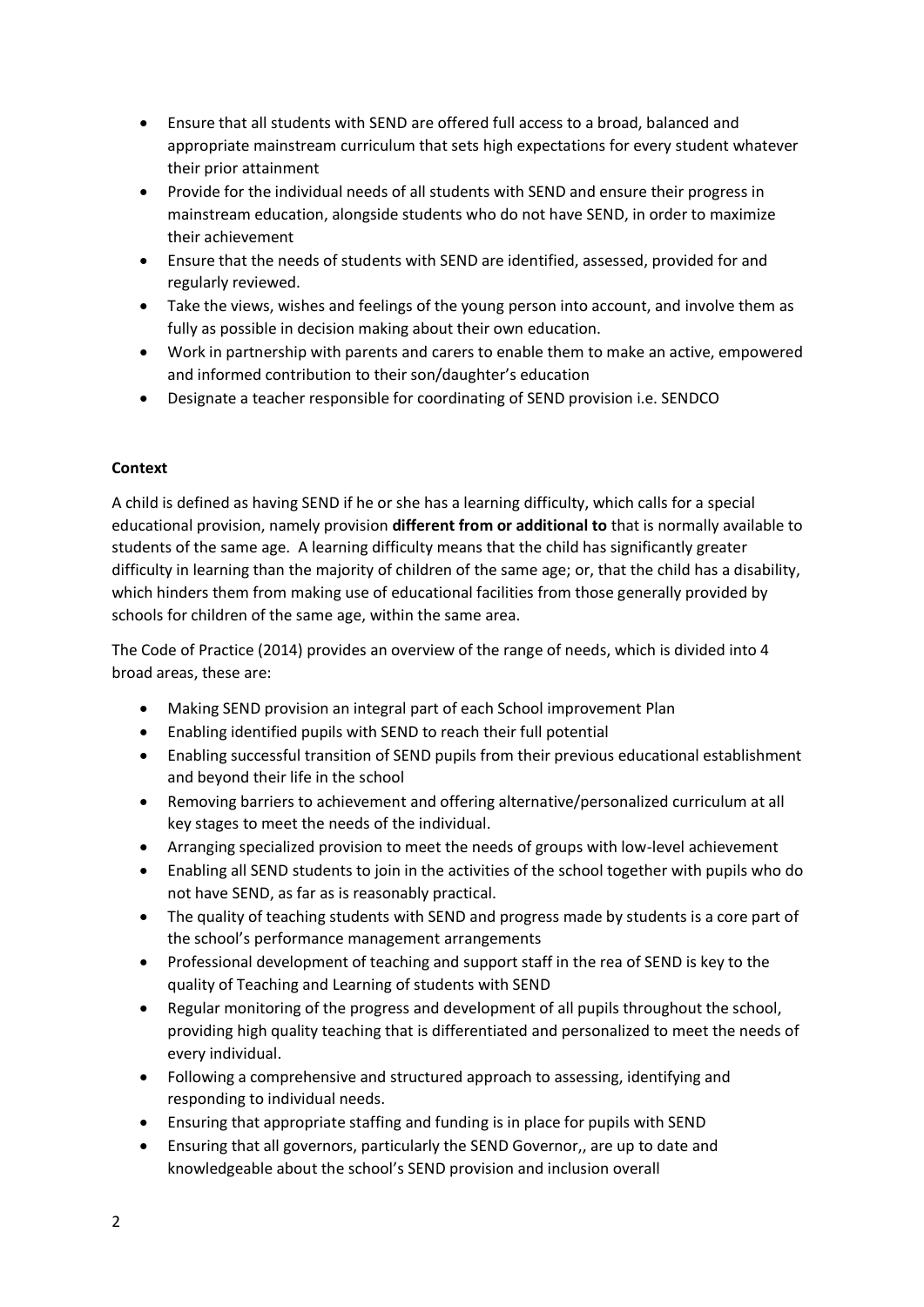Involving the full Governing Body in the future development and monitoring of this policy

## **Staffing and Professional Development**

The Leadership Tem will take active steps to ensure that its workforce is both aware of and adheres to the aims and stated outcomes that are contained in this policy. This will be reflected in the framework of professional development and staff training.

The policy will be reviewed every three years in accordance with the school's review cycle.

## **Appendices**

- SENCO specific roles and responsibilities appendix 1
- Identification, assessment, provision and review appendix 2
- Transition and admissions arrangements appendix 3
- Access arrangements appendix 4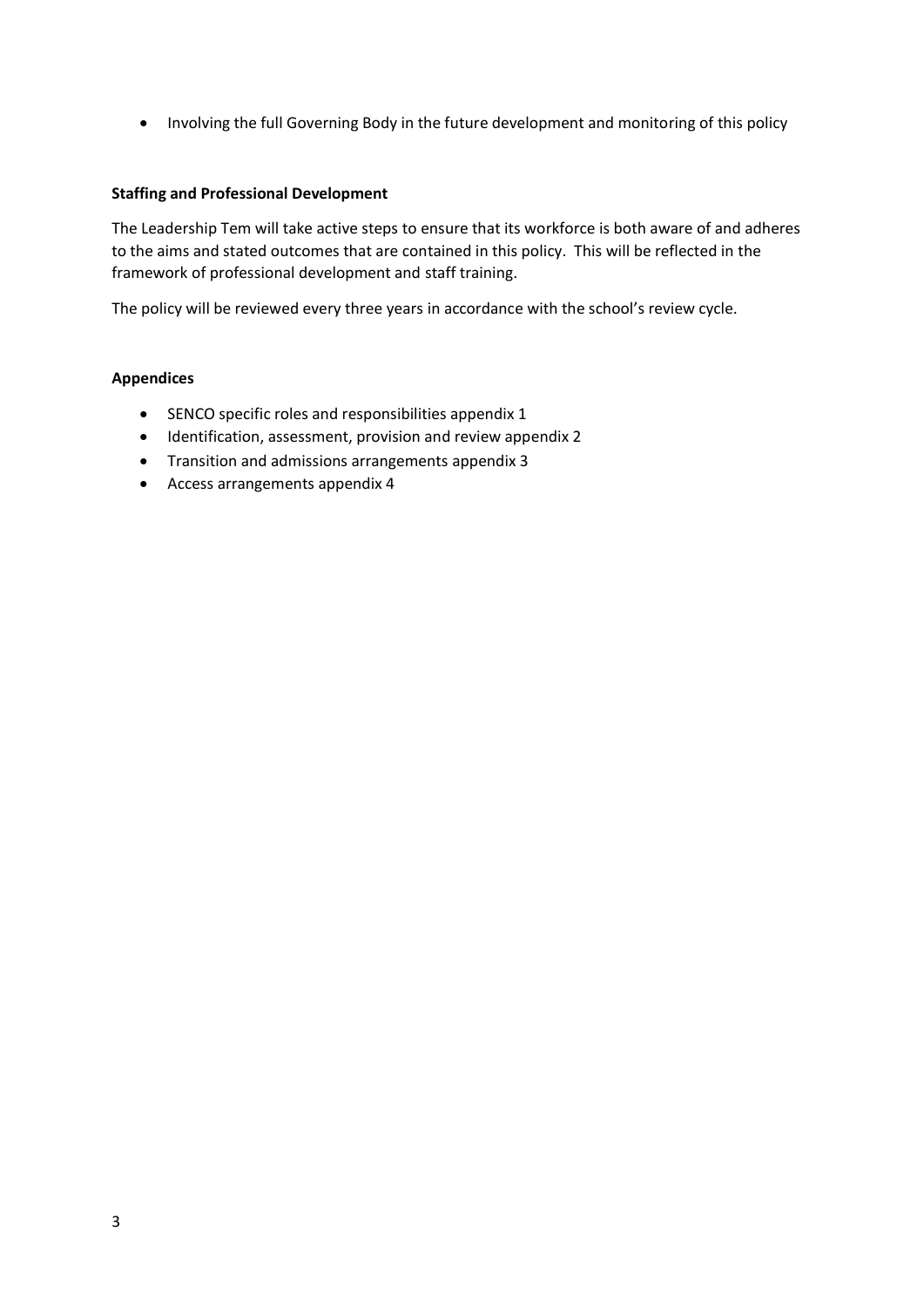### **SEN Policy**

# **SPECIFIC ROLES AND RESPONSIBILITIES** – Appendix 1

# **The Special Educational Needs Coordinator (SENCO) is responsible for:**

## **Children**

Using baseline data to identify and monitor all children with SEN.

- Informing teaching staff of children with SEND and the provision they need
- Maintaining the school provision map/SEN register
- Ensuring the correct provision is in place for all students with SEND
- Monitoring, evaluating and reviewing the curriculum that is in place for all students with SEND
- Ensuring that access arrangements are in place, when required, for external examinations
- Coordinating smooth transition to and from feeder schools attending and organizing meetings where appropriate
- Conducting Annual Reviews and monitoring the progress of children with and Education Health and Care Plan (EHCP)
- Liaising with parents of pupils with SEND through parents evenings and interim meetings where appropriate
- Leading staff who support children with Learning Support Programs and Speech and Language
- Overseeing and leading the staff and teaching assistants
- Working collaborative with the Pastoral Manager and Governors
- Acting upon referrals from staff
- Arranging and delivering appropriate whole school CPD on Inclusive Education

### **Other Responsibilities**

To liaise with outside agencies and local authority support services where necessary. These include Learning Support Services, Autism Communication Team, Speech and Language, Educational Psychologist, Visual and Hearing Impaired and Child and Adult Mental Health Service. In addition the SENCO may liaise with Social Services, Health Services, the early help Team and family support workers.

And any other agencies that require contact.

# **Teachers**

- Meeting the Individual needs of the children in their class by regularly checking and acting upon information provided by the SENCO and other outside agencies
- Ensuring work is appropriate for the needs of all children that they teach
- Use differentiation in all lessons following advice
- Setting achievable, but aspirational targets for individual children and evaluating the success of these targets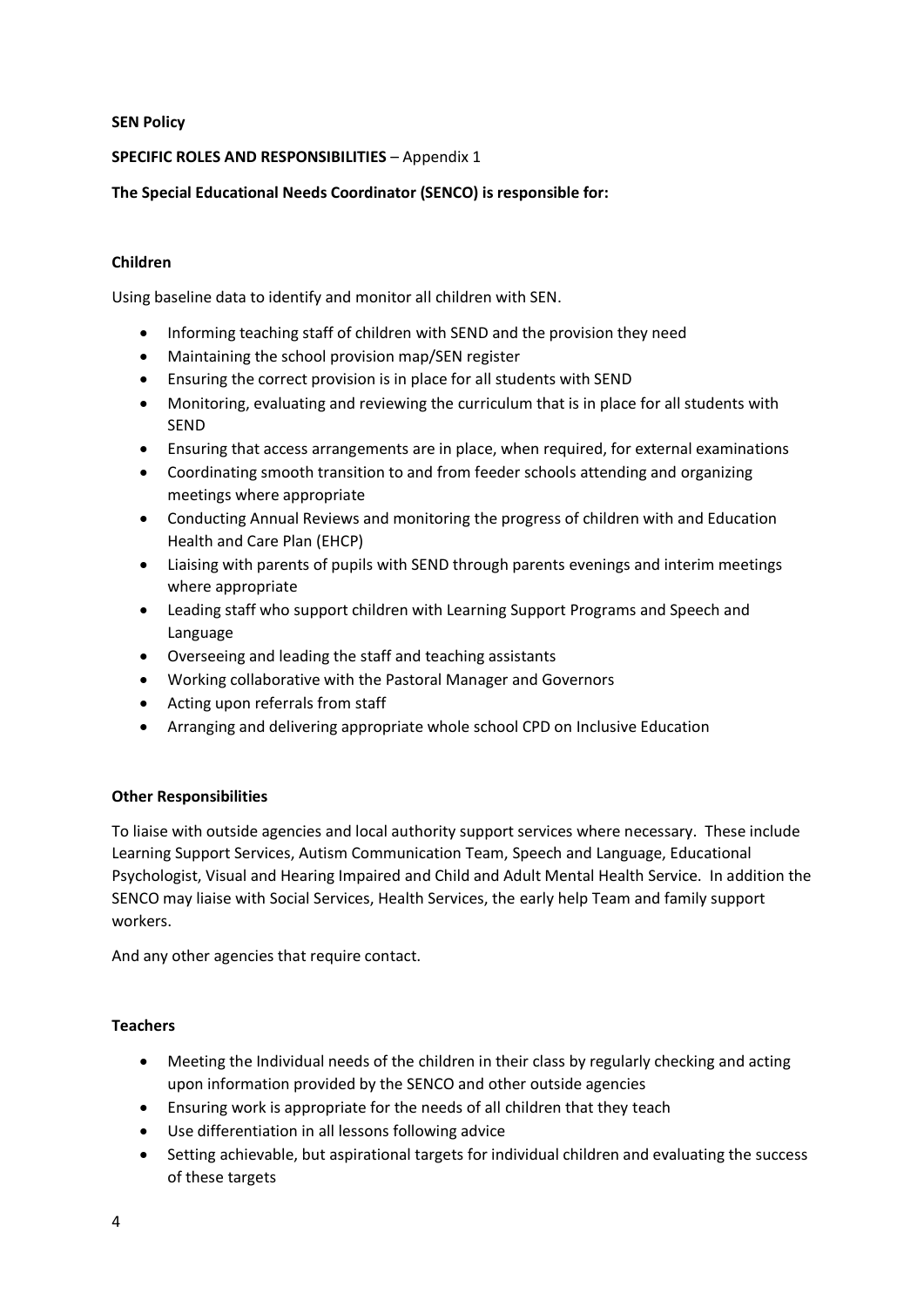- Contributing to the Annual Review for those with Educational Health Care Plans
- Referring students who are having difficulties to the SENCO or Pastoral Manager
- Attending training sessions provided by the SENCO
- Using Teaching Assistant support available in lessons appropriately and liaising with the Teaching Assistant in advance, or how best to support and individual.

The Head teacher, SENCO and the School's leadership team has the responsibility to ensure the implementation of the SEN Policy

The appointed governor for SEN plays a vital role in ensuring that SEN stays on the agenda and will make every effort to ensure that the necessary special arrangements are made for pupils with SEN

The current SENCO at St Joseph's Catholic Primary School is:

Mrs. A Smith

The current Pastoral Manager is:

Mrs. Andrea Glossop

If you have any concerns about your child's educational needs, please do not hesitate to contact them.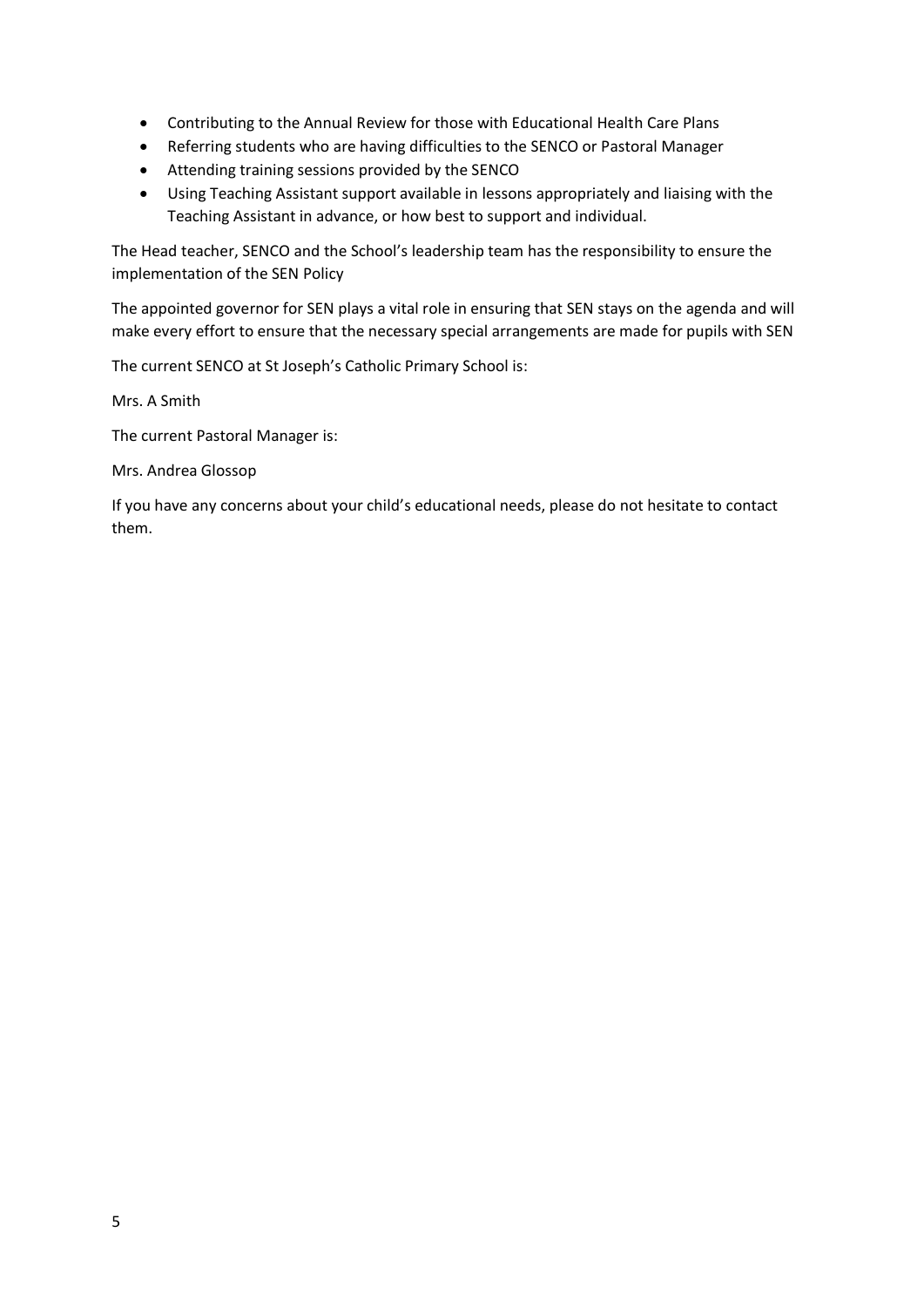### **IDENTIFICATION, ASSESSMENT, PROVISION AND REVIEW –**Appendix 2

Where a child is identified with SEND, the school will take action to remove barriers to achievement and put effective SEND provision in place. This takes place in the form of a four part cycle knowns as a Graduated Response.

## **The Graduated Response**

St Joseph's has a clear and structured approach to identifying and responding to Special Educational Needs and Disability. As a school, we recognise the importance of identifying students' additional needs and we strive to identify these at the earlies point possible, with consequent follow-up of effective provision to improve long-term outcomes. We will carry out baseline testing with all students on entry to the school and assess each student's current skills and levels of attainment. Those who don't meet age-appropriate scores will receive further monitoring.

Teachers make regular assessments of progress for all children. These seek to identify children making less than expected progress related to age and individual circumstance. This can be characterized by progress which:

- Is significantly slower than that of their peers starting from the same baseline
- Fails to match or better the student's previous rate of progress
- Fails to close the attainment gap between student and their peers
- Widens the attainment gap

It can also include measure of progress in other areas other than attainment, such as behavioral, emotional and social skills.

The school has a very proactive approach to assessing Special Educational Needs and Disability and wider issues relating to Mental Health difficulties and behavioral, social and emotional disorders.

### **Plan**

Once a child has been identified as requiring additional support, parents/carers will be formally notified of the intervention and support in place. Parents/carers will also be notified that their child will be placed or removed from the SEND register or SEND support.

Children with an EHCP or receiving additional support or intervention will have a child centered plan written. This plan will outline their specific needs and inform staff of the child's strengths, needs and teaching support/intervention recommended as part of the graduated response to SEND. It is school policy that staff read and adhere to the advice contained in these documents.

# **Do**

All teachers are teachers of SEND and therefore will remain responsible for working with children on a daily basis, with support and advice from the SENCO and Learning Support Services. The SENCO will support all staff and children within the school to ensure Inclusive Education for All.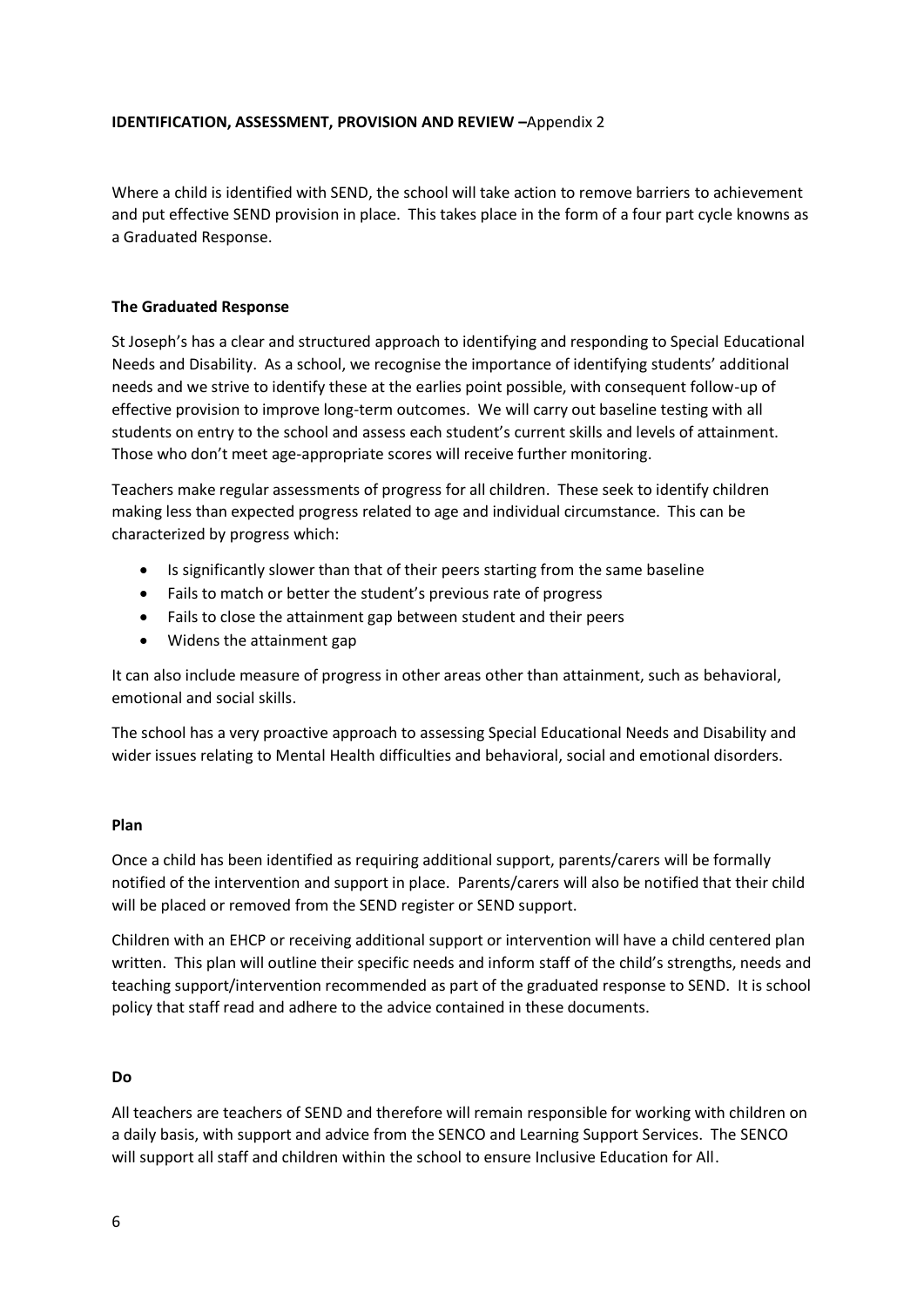## **Review**

The effectiveness of support and intervention is reviewed throughout the year. At the end of each intervention, impact will be measured through academic progress, attendance and parental, student and staff feedback. Where a student continues to make less than expected progress, despite evidence based support, the school will consider involving specialist agencies. Permission from parents/carers will be sought before any specialists are contacted.

If your child is on the SEND register, you will have the opportunity for direct contact related to your child's progress, at least three times per year. This contact can include; opportunities to meet with the SENCO at parents evenings, official letters, feedback related to SEND targets, annual reports, learning assessments, phone calls home and individual meetings where requested.

If at any time a parent has concerns about their child, the SENDCO or Pastoral Manager would welcome a phone call to discuss this further.

## **Educational Health Care Plans**

As a parent you have the right to request an Educational Health Care Needs Assessment if you believe that, despite the school taking relevant and purposeful action to identifying, assessing and meeting the needs of your child, they have still not made expected progress. If you would like to request an Educational Health Care Needs Assessment, please contact the SENC to discuss this further.

The following people have the specific right to ask the Local Authority to conduct an Education Health Care Needs Assessment for a young person aged between 0-25:

- The young person's parent
- The young person over the age of 16 but below the age of 25 and
- A person acting on behalf of a school or post 16 institution (preferably with the knowledge of the parents and young person).